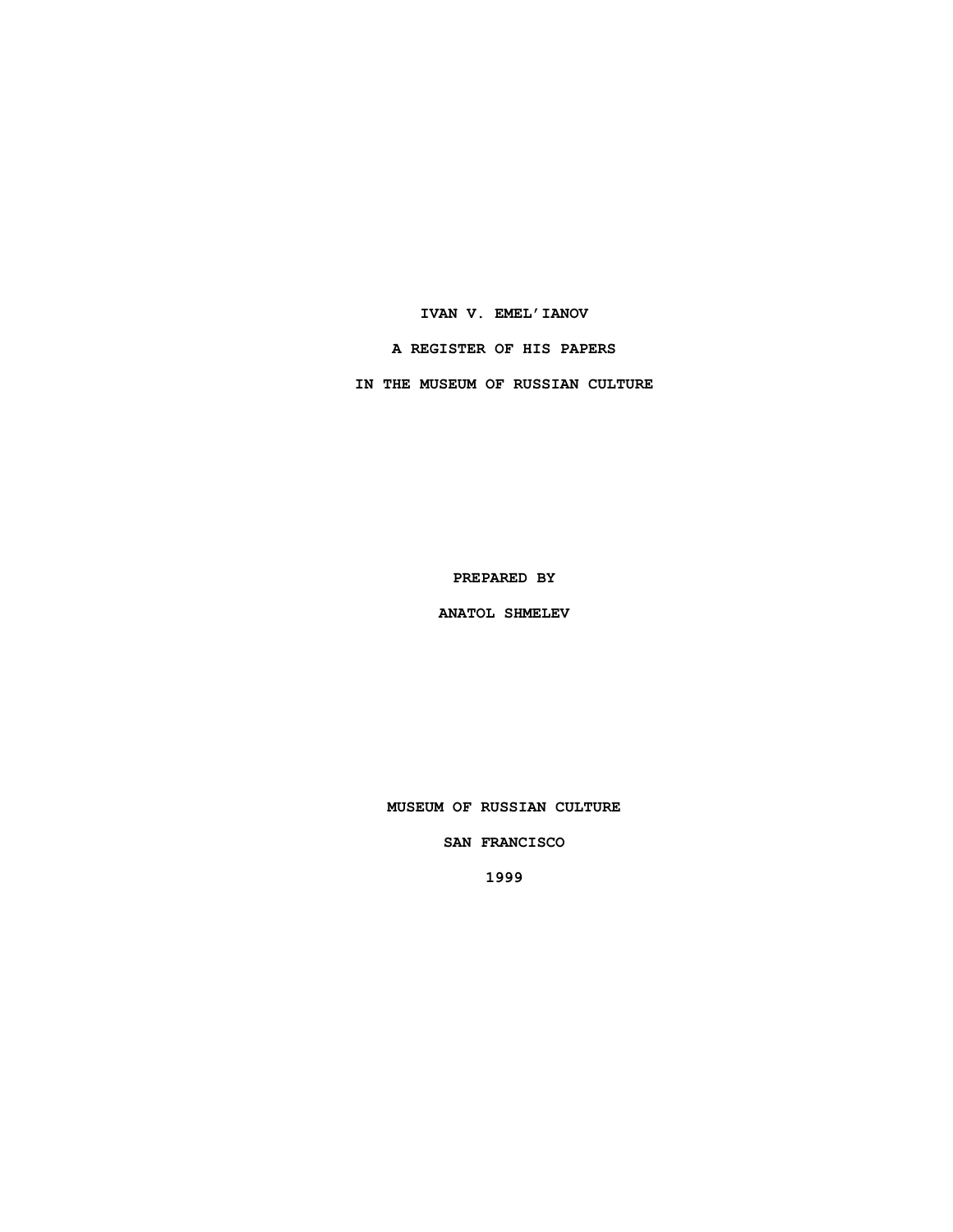# **IVAN V. EMEL'IANOV**

## **BIOGRAPHICAL NOTE**

| 1880 November 1 (0.S.) | Born, Uspenskii Zavod, Tobol'sk guberniia, Russia                                                                                                                                                            |
|------------------------|--------------------------------------------------------------------------------------------------------------------------------------------------------------------------------------------------------------|
| 1900                   | Graduated, Tobol'sk Seminary                                                                                                                                                                                 |
| 1907                   | Graduated, Kiev Polytechnic Institute                                                                                                                                                                        |
| 1910-1912              | Agricultural Agent of the Ekaterinoslavskoe zemstvo<br>in the United States                                                                                                                                  |
| 1912                   | Appointed agronomist for Khar' kovskoe gubernskoe<br>zemstvo                                                                                                                                                 |
| 1913 February 6        | Married Nataliia Osviatinskaia                                                                                                                                                                               |
| 1917                   | Elected member of the Kar'kovskaia zemskaia uprava<br>and appointed Chairman of the Board of the<br>Khar' kov zemstvo Bureau of Small Credit                                                                 |
| 1919 September         | Appointed director of the Khar' kovsakaia zemskaia<br>uprava                                                                                                                                                 |
| 1919-1921              | Member, Board of directors, Selosoyus, Limited and<br>Moskovskii Narodnyi Bank (also their<br>representative abroad)                                                                                         |
| 1921                   | Arrived, Prague, Czechoslovakia<br>Editor, Zemledelie                                                                                                                                                        |
| 1921-1927              | Professor of economics and Vice-Director, Russkii<br>Institut sel'sko-khoziaistvennoi kooperatsii,<br>Prague                                                                                                 |
| 1922                   | Editor, Khutor                                                                                                                                                                                               |
| 1923                   | Magister of Agronomy (Agricultural economics),<br>Department of Natural and Agricultural Sciences,<br>Russkaia akademicheskaia gruppa v Prage<br>Author, Kooperativnyia organizatsii sredi<br>zemlediel'tsev |
| 1927                   | Emigrated to the United States                                                                                                                                                                               |
| 1927–1933              | Professor, Rutgers University                                                                                                                                                                                |
| 1933-1939              | Economist, various positions, National Recovery<br>Administration, Department of Labor, National<br>Economic Committee                                                                                       |
| 1940-1945              | Economic Analyst, U.S. Bureau of the Census                                                                                                                                                                  |
| 1942                   | Ph.D., Economics, Columbia University<br>Author, Economic Theory of Cooperation                                                                                                                              |
| 1945 December 17       | Died, Washington, D.C.                                                                                                                                                                                       |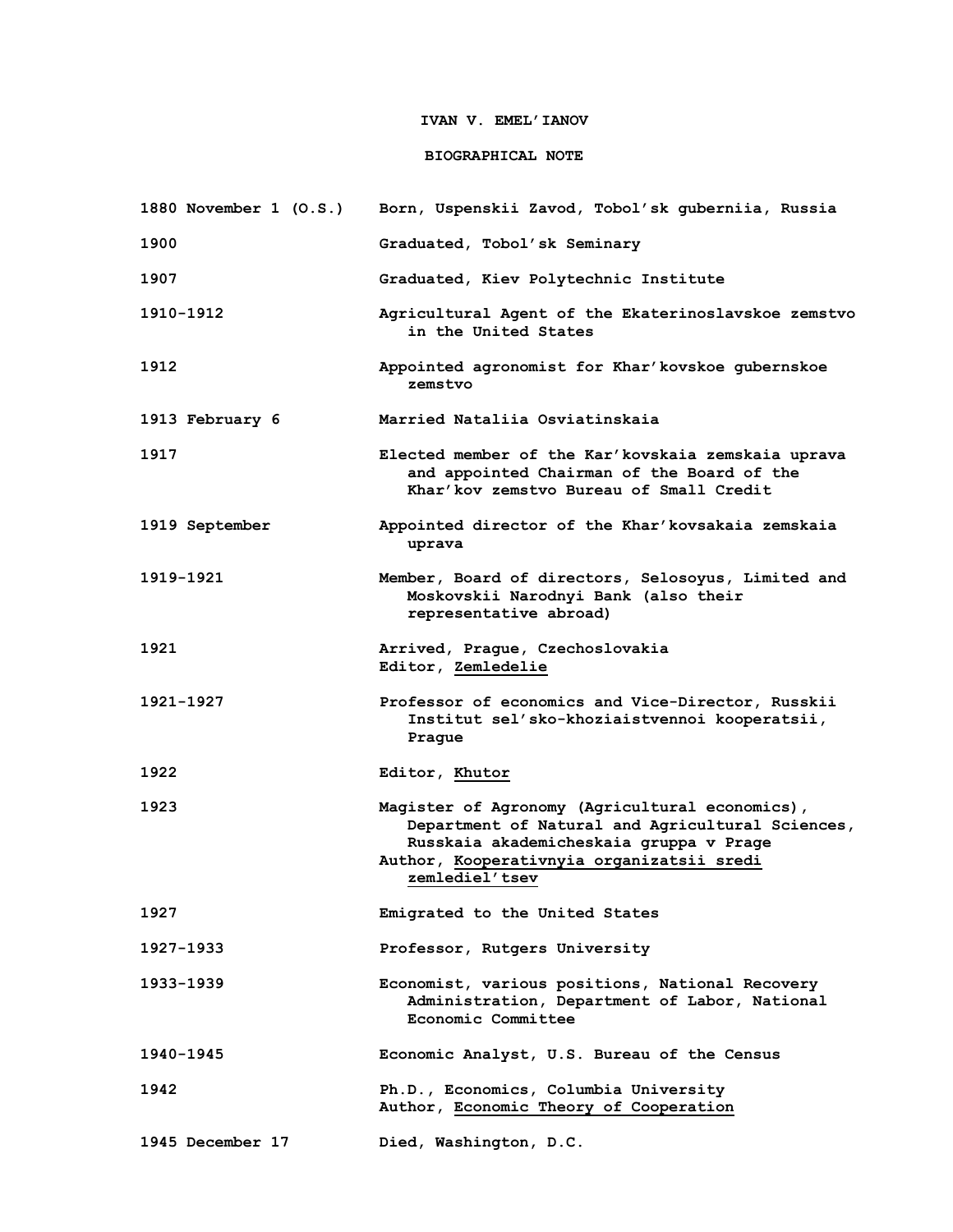# **NATALIIA V. EMEL'IANOVA**

## **BIOGRAPHICAL NOTE**

|                 | 1890 August 26 (O.S.)     Born, Khar'kov, Russia (née Nataliia Osviatinskaia)                                                                           |
|-----------------|---------------------------------------------------------------------------------------------------------------------------------------------------------|
| 1913 February 6 | Married Ivan V. Emel'ianov, Khar'kov                                                                                                                    |
| 1919            | Graduated, Khar'kov University                                                                                                                          |
| 1921 May        | Arrived, Praque, Czechoslovakia                                                                                                                         |
| 1925            | Ph.D. (Dr. of Natural Sciences), Chemistry, Charles<br>University, Praque<br>Author, Researches with the Dropping Mercury<br>Cathode: Nickel and Cobalt |
| 1925-1927       | Research Assistant, Charles University                                                                                                                  |
| 1927            | Arrived, New York                                                                                                                                       |
| 1928            | Author (with J. Heyrovský), Maxima on Current<br>Voltage Curves                                                                                         |
| 1929-1932       | Research Assistant, Laboratory of Experimental<br>Therapeutics, Cornell University                                                                      |
| 1940-1961       | Russian language teacher, Washington, D.C., Berlitz<br>School of Languages, CIA, and Trinity College)                                                   |
| 1948 March 25   | Elected active member, New York Academy of Sciences                                                                                                     |
| 1965            | Died, Washington, D.C.                                                                                                                                  |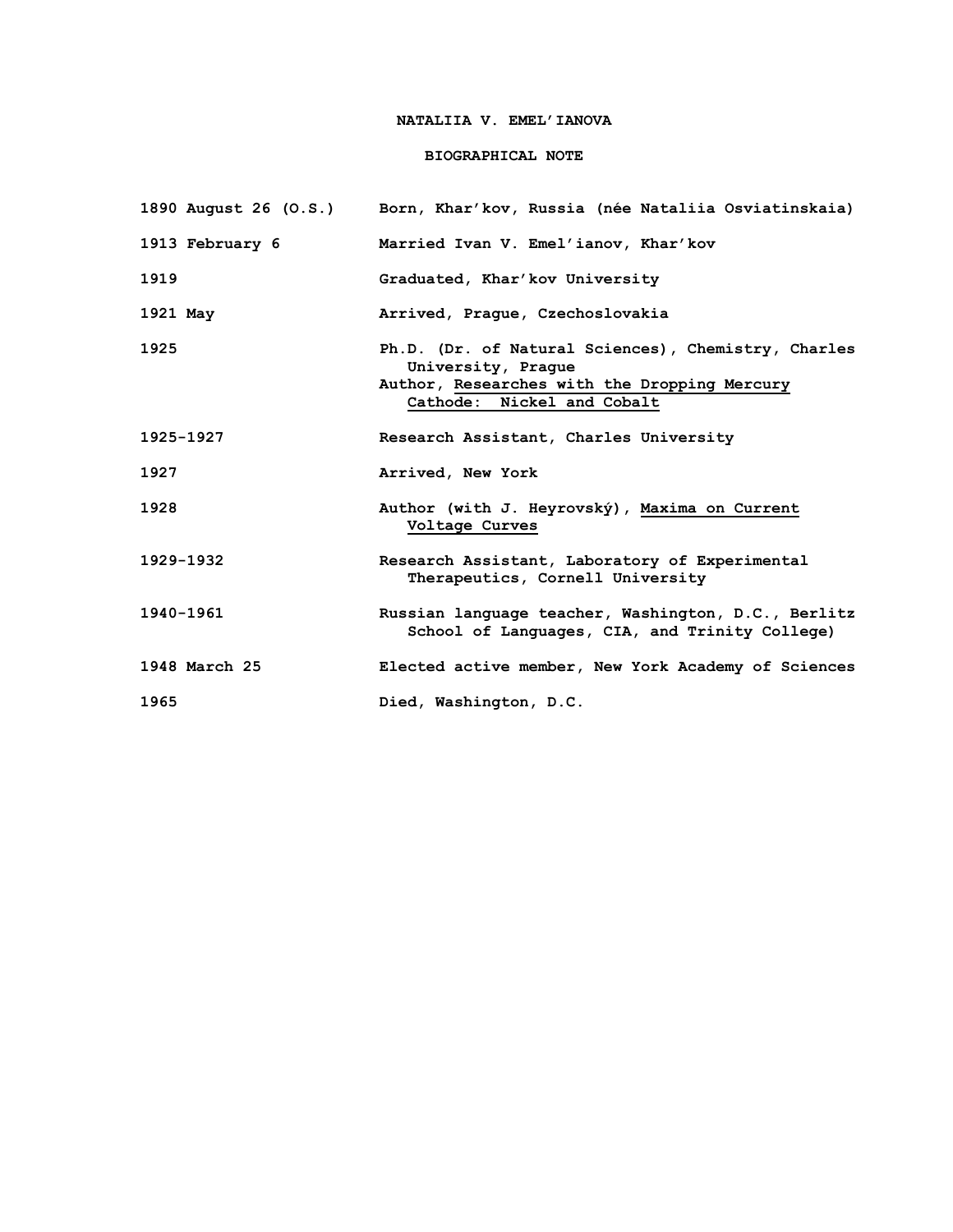### **SCOPE AND CONTENT NOTE**

### **IVAN V. EMEL'IANOV PAPERS**

**This collection contains the papers of the noted theoretician of cooperative economics, Ivan V. Emel'ianov. Most of the collection consists of his writings on cooperative issues and correspondence relating to his scholarly and social activities while in Czechoslovakia (1921-1927) and the United States (1927-1945). Special mention should be made of the correspondence and research material for his dissertation, subsequently published as The Economic Theory of Cooperation. Correspondence and subject file material also illustrate his involvement in Russian émigré organizations of an educational and social character in both countries. There is also a set of documents pertaining to his activities during the Russian Civil War, when he represented cooperative organizations in Europe.**

**Many of Emel'ianov's publications are printed copies that include the entire issue of the periodicals they appeared in, which are very often themselves bibliographic rarities. A printed matter series, which includes a significant number of rare publications on cooperative issues by other authors, supplements Emel'ianov's own work in this field.**

**His wife, Nataliia Emel'ianova, was a chemist by profession, and the collection contains a number of her scientific publications, as well as biographical information and correspondence detailing her involvement in émigré life.**

**Detailed processing and preservation microfilming for these materials were made possible by a generous grant from the National Endowment for the Humanities and by matching funds from the Hoover Institution and Museum of Russian Culture. The grant also provides depositing a microfilm copy in the Hoover Institution Archives. The original materials and copyright to them (with some exceptions) are the property of the Museum of Russian Culture, San Francisco. A transfer table indicating corresponding box and reel numbers is appended to this register.**

**The Hoover Institution assumes all responsibility for notifying users that they must comply with the copyright law of the United States (Title 17 United States Code) and Hoover Rules for the Use and Reproduction of Archival Materials.**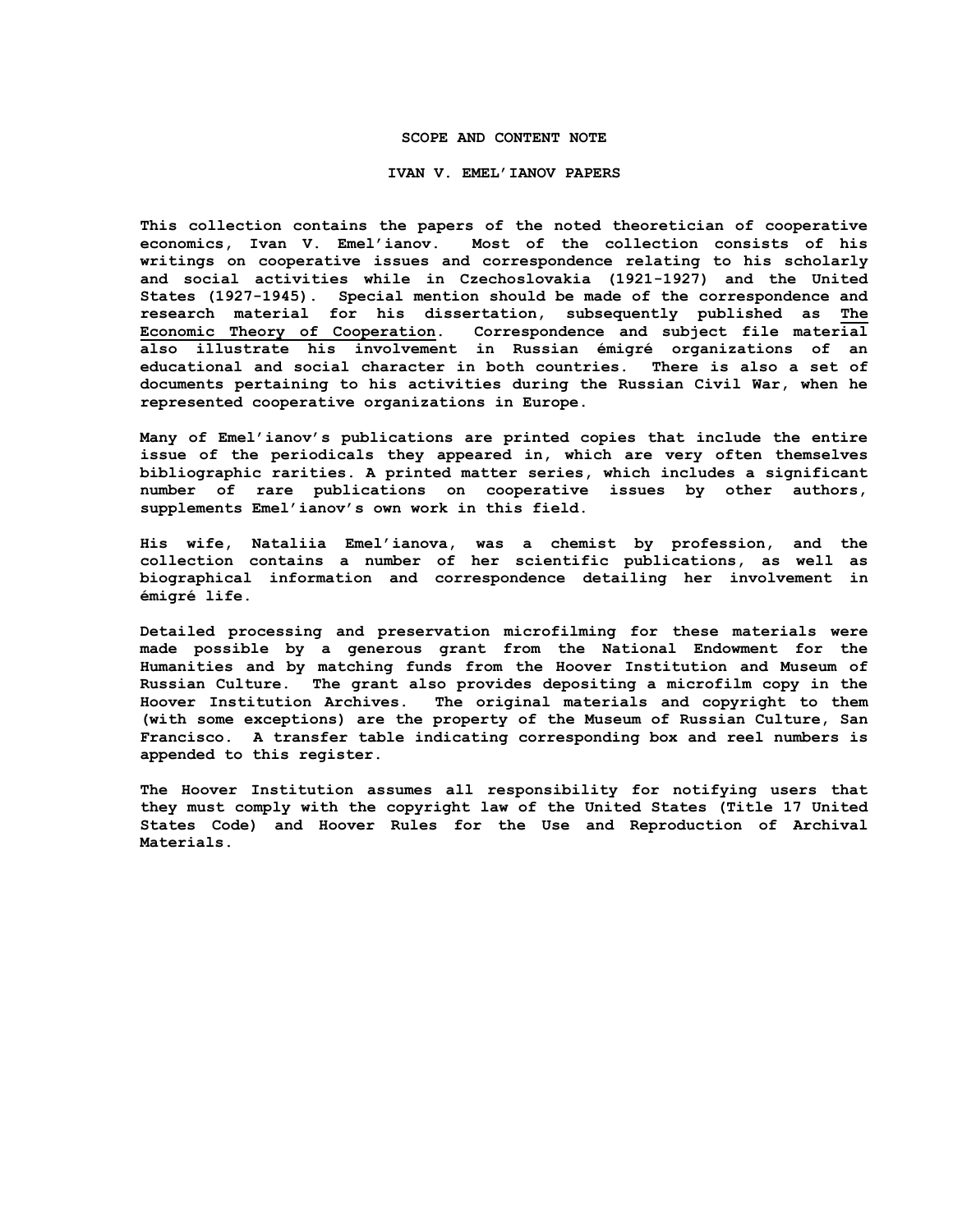#### **REGISTER**

### **IVAN V. EMEL'IANOV PAPERS**

#### **SERIES DESCRIPTION:**

#### **Box Nos Series**

- **1-11 IVAN V. EMEL'IANOV, 1915-1951. Biographical file includes biography by his wife, Nataliia, and educational, employment, family and other records, arranged by physical form. Correspondence file arranged alphabetically by correspondent. Speeches and writings arranged chronologically by title. Academic and Civil service career files include material arranged alphabetically by, respectively, name of academic institution and physical form. Subject files arranged alphabetically by subject heading (includes correspondence and writings). Printed matter file consists of writings by others arranged alphabetically, mainly relating to topics in agriculture and agricultural cooperation**
- **12-13 NATALIIA V. EMEL'IANOVA, 1908-1960. Biographical file includes clippings, curricula, educational and employment records arranged by physical form. Correspondence file arranged by name of correspondent. Writings arranged chronologically by title**
- **14 PHOTOGRAPHS, c. 1921-1940s. Include numerous photographs of the Emel'ianovs, together and separately, and of various individuals and places associated with their life**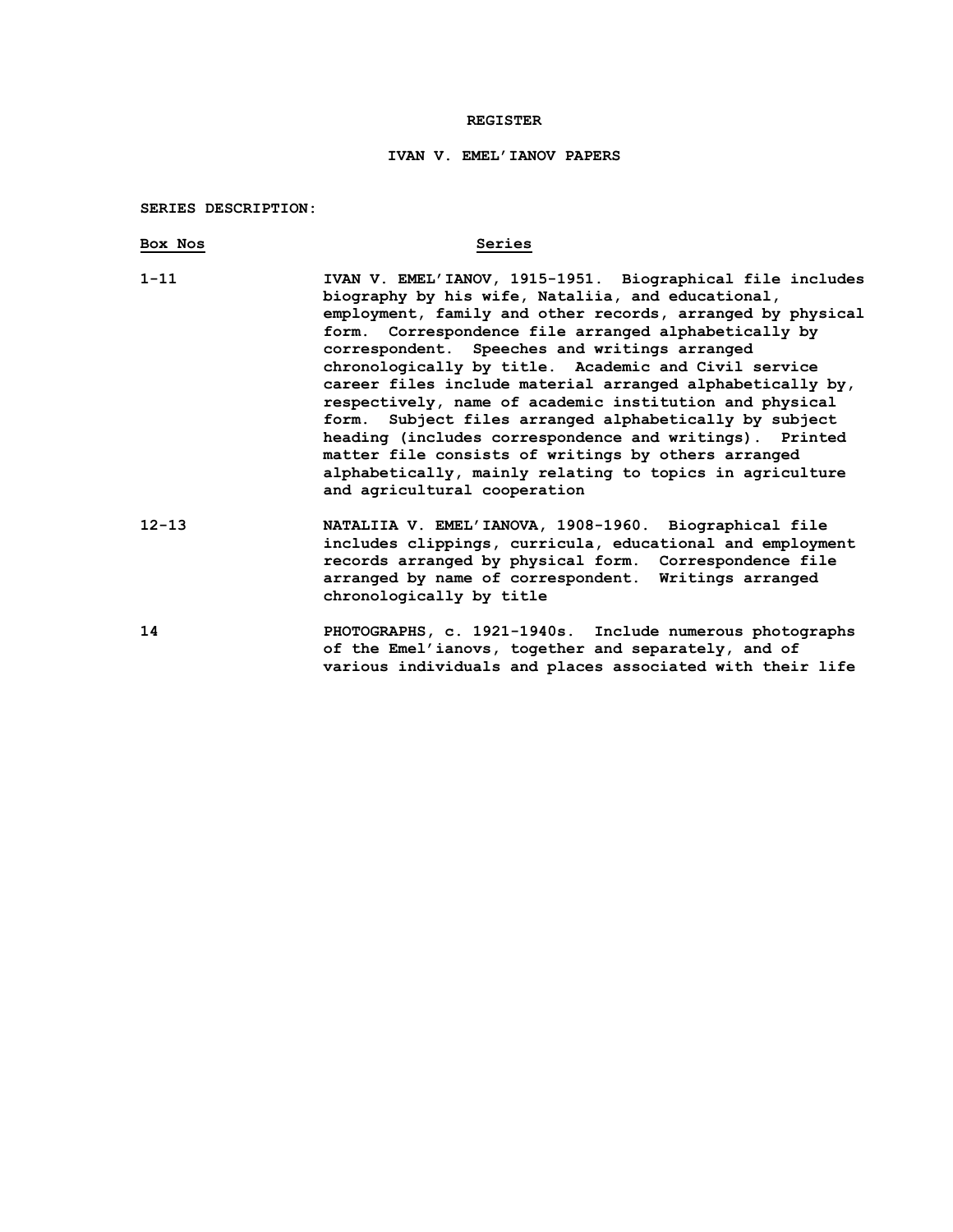| Nos Nos | Box Folder     | Contents                                                         |
|---------|----------------|------------------------------------------------------------------|
|         |                |                                                                  |
| 1.      |                | IVAN V. EMEL'IANOV, 1915-1951                                    |
|         |                | Biographical file, 1919-1946. See also Speeches and              |
|         |                | writings/General/Scrapbooks                                      |
|         | 1              | Biography, written by Nataliia V. Emel'ianova                    |
|         | $\overline{2}$ | Certificates. Includes copy of certificate                       |
|         |                | appointing Emel'ianov director of Khar'kovskaia                  |
|         |                | gubernskaia zemskaia uprava, 1919 September 4                    |
|         | 3              | Clippings about Emel'ianov                                       |
|         | 4              | Curriculum vitae                                                 |
|         | 5              | Diplomas                                                         |
|         |                | Employment records (Civil service)                               |
|         | 6              | Application forms and ratings                                    |
|         | 7              | Correspondence, 1933-1941                                        |
|         |                | Family correspondence                                            |
|         | 8              | Emel'ianova, Nataliia V., 1928-1934 and                          |
|         |                | undated                                                          |
|         | 9              | Emel'ianov, Nikolai V. [brother], 1930                           |
|         | 10             | Letters of recommendation, 1927-1938. Includes                   |
|         |                | letter from Pitirim Sorokin                                      |
|         | 11             | Membership cards (Russian War Veterans, Inc.),<br>1934-1942      |
|         | 12             | Powers of attorney. Includes excerpt from minutes                |
|         |                | of meeting of Vserossiiskii zemskii soiuz, 1919                  |
|         |                | December 10, authorizing Emel'ianov to act as                    |
|         |                | purchasing controller for Balkan operations                      |
|         | 13             | Miscellany. Includes Emel'ianov's sketch of his                  |
|         |                | place of birth, various financial and real                       |
|         |                | estate documents, business cards                                 |
|         |                | Correspondence, 1915-1951. See also Biographical file            |
|         |                | and Academic career file. Includes letters addressed             |
|         |                | to both Emel'ianov and his wife, but see also                    |
|         |                | NATALIIA V. EMEL'IANOVA/Correspondence, for other                |
|         |                | letters addressed to both of them                                |
|         |                | General                                                          |
|         | 14             | General, 1928-1939                                               |
|         | 15             | Acknowledgements, 1923-1941                                      |
|         | 16<br>17       | Congratulations, 1924-1930 and undated<br>Invitations, 1923-1938 |
|         | 18             | Requests, 1922-1941                                              |
|         | 19             | Unidentified, 1927-1932                                          |
|         | 20             | Agger, E. E., 1931-1942                                          |
|         | 21             | Alekseev, V., 1931. Includes correspondence with                 |
|         |                | others regarding address of F. M. Dostoevsky's                   |
|         |                | granddaughter                                                    |
|         | 22             | Allen, J. Sandeman, [1926]-1927                                  |
|         | 23             | Alpaugh, J. Everett, 1933-1934                                   |
|         | 24             | Antsyferov, Aleksei Nikolaevich, 1927                            |
|         | 25             | Backer, Jacob, 1936-1937                                         |
|         | 26             | Bel'govskii, K., 1927                                            |
|         | 27             | Bilimovich, Aleksandr, 1934-1936 and undated                     |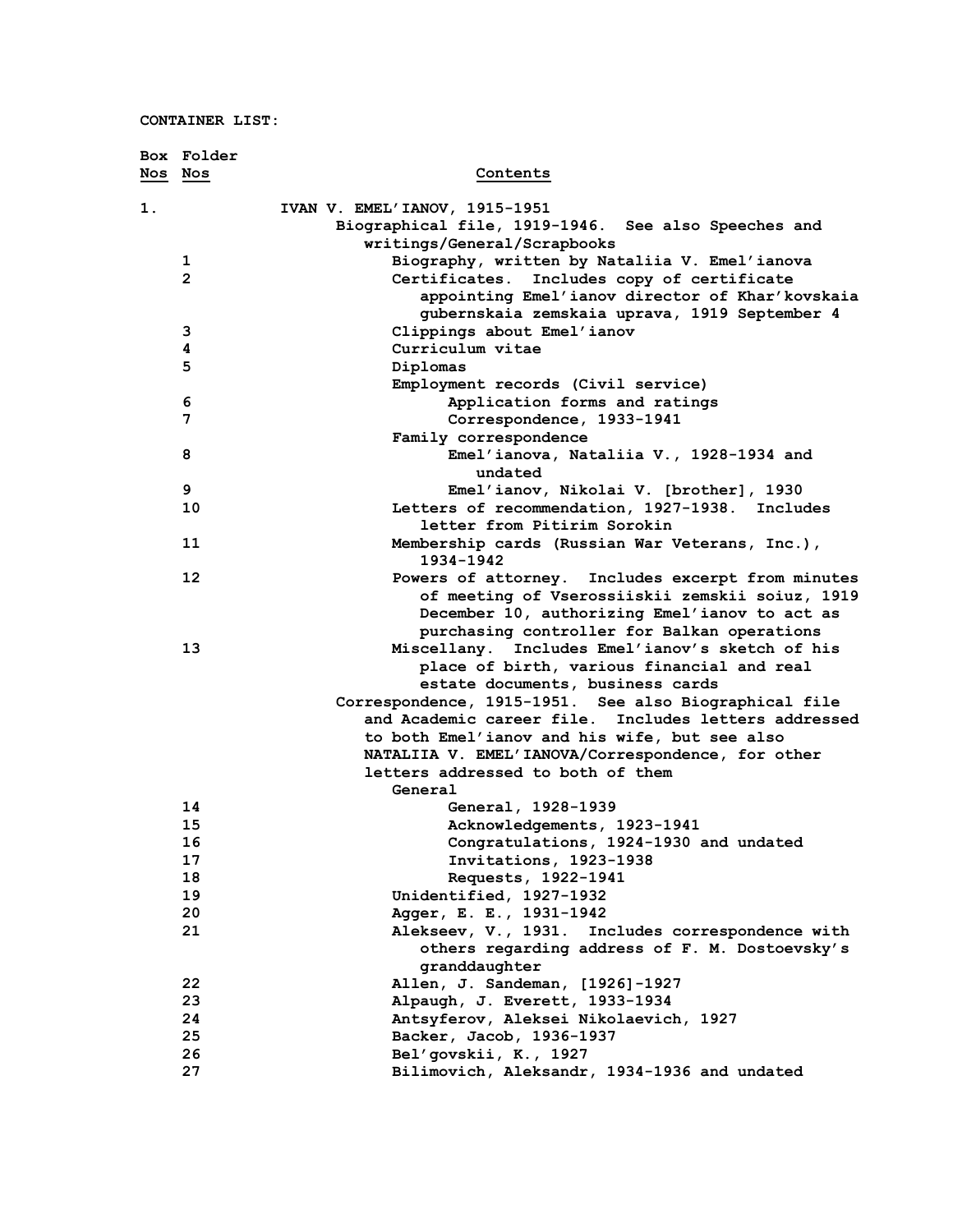| 2.             | IVAN V. EMEL'IANOV (Contd.)                       |
|----------------|---------------------------------------------------|
|                | Correspondence (Contd.)                           |
| $\mathbf 1$    | Borodin, D., 1915                                 |
| $\mathbf{2}$   | Bothezat, George de, 1931                         |
| 3              | Brasol, Boris, 1933-1939                          |
| 4              | Brdlík, V., 1930                                  |
| 5              | Brunst, Viktor Emil'evich, 1920-1931              |
| 6              | Burns, Arthur F., 1939-1942 and undated           |
| $\overline{7}$ |                                                   |
|                | Chavchavadze, Pavel A., Prince, 1933. Includes    |
|                | correspondence with others                        |
| 8              | Chechetkin, Aleksei Pavlovich, 1931               |
| 9              | Chernikov, I. I., 1931-1933                       |
| 10             | Clark, Lincoln, 1944                              |
| 11             | Clothier, Robert, 1932-1933                       |
| 12             | Coulter, John Lee, 1927-1934                      |
| 13             | Crystal, Herman, 1934                             |
| 14             | Danilevskii, V. V., 1928                          |
| 15             | Demosfenov, S. S., n.d.                           |
| 16             | Deriaba, Petr Alekseevich, 1932-1933              |
| 17             | Dolgopiatov, G. I., 1927-1934                     |
| 18             | Dolgorukov, P., Prince, 1936                      |
| 19             | Elsworth, R. H., 1943                             |
| 20             | Epanchin, Nikolai Nikolaevich, 1938               |
|                | Evglevskii. See Sky, B. P.                        |
| 21             | Fedorov, Mikhail, 1928-1933                       |
| 22             | Fekula, Paul M., n.d.                             |
| 23             | Fenin, Aleksandr Ivanovich, 1939                  |
|                |                                                   |
| 24             | Filippovskii, Vasil' Osipovich, 1926              |
| 25             | Fisher, Irving, 1929-1934                         |
| 26             | Fund for the Relief of Men of Letters and Science |
|                | of Russia, 1933-1935 and undated                  |
| 27             | Georgievskii, P., 1927-1937 and undated           |
| 28             | Gibson, Joseph W., 1933-1940                      |
| 29             | Gnedich, D. D., 1933-1937                         |
| 30             | Goodrich, Carter, 1932-1938                       |
| 31             | Goppen (Hoppen), Petr, 1933                       |
| 32             | [Grimm, David Davidovich], 1926                   |
| 33             | Gume (?), N., 1928                                |
| 34             | Gunderson, William E., n.d.                       |
| 35             | Hodzha, Milan, 1936                               |
| 36             | Howard, Leland O., 1930                           |
| 37             | Howe, Charles B., 1931-1933                       |
| 38             | Kalishevskii, A. I., 1933-1934                    |
| 39             | Karinskii, N. S., 1932-1933. Includes latter's    |
|                | correspondence with V. Shul'tse                   |
| 40             | Karpovich, M. M., 1930-1931                       |
| 41             | Kay, Leo N., 1933-1940 and undated                |
| 42             | Kazakov, Viktor Nikolaevich, 1932                 |
| 43             | Kazarinov, Valerian V., 1923                      |
| 44             | Klindera, Ferdinand, 1936                         |
| 45             | Kolesnikov, V,. 1933                              |
| 46             | Kolesov, F., 1925-1938                            |
| 47             | Kolokol'tsov, V., 1922-1924                       |
|                | Konstantinov, Petr Filaretovich. See Russkoe      |
|                |                                                   |
|                | sel'sko-khoziaistvennoe obshchestvo               |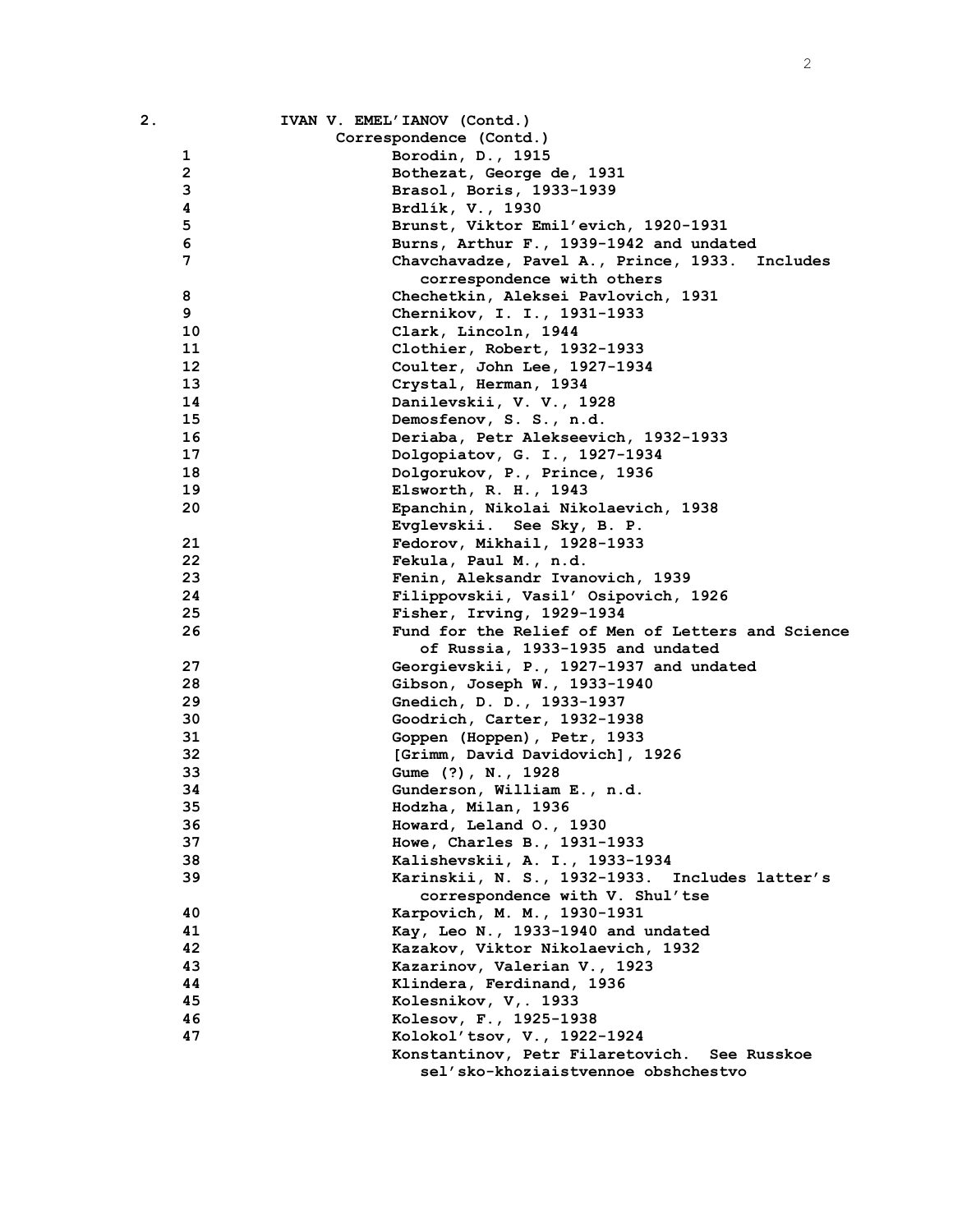| 3. |                         | IVAN V. EMEL'IANOV (Contd.)                                |
|----|-------------------------|------------------------------------------------------------|
|    |                         | Correspondence (Contd.)                                    |
|    | 1                       | Koropachinskii, P., 1940                                   |
|    | $\overline{\mathbf{c}}$ | Kosinskii, Vladimir Andreevich, 1921-1938                  |
|    | 3                       | Kukulevskii, Aleksandr, Rev., 1933-1938                    |
|    | 4                       | Kukulevskii (?), Evstafii Leont'evich, 1931-1935           |
|    | 5                       | Leont'ev, M., 1938                                         |
|    | 6                       | Lipman, Jacob G., 1927-1937                                |
|    | 7                       | Litviak, S., 1937                                          |
|    | 8                       | Lomshakov, A. S., 1929                                     |
|    | 9                       | Makletsov, A., 1927-1930                                   |
|    | 10                      | Marakuev, S., 1927-1928                                    |
|    | 11                      | Martynov, Zakhar, 1933                                     |
|    | 12                      | Mishtovt, I., 1935                                         |
|    | 13                      | Mokrzecki, S., 1931                                        |
|    | 14                      | Morgan, O. S., 1933-1941                                   |
|    | 15                      | Moskov, Evgenii A. [Moskoff, Eugene A.], 1930-1942         |
|    | 16                      | Nekrasov, Vladimir Alekseevich, 1940                       |
|    | 17                      | Nevalonny [Nevialennyi], M., 1933-1938                     |
|    | 18                      | Okulich, Iosif K., 1923-1942                               |
|    |                         | <b>OROVUZ.</b><br>See Russian University League of America |
|    | 19                      | Pechkovskii, M. I., 1926-1941. Includes latter's           |
|    |                         | correspondence with Jacob G. Lipman, A. I.                 |
|    |                         | Petrunkevitch, Pitirim Sorokin and others                  |
|    |                         | relating to the Emel'ianovs' emigration to the             |
|    |                         | U.S. and the possibility of his obtaining                  |
|    |                         | academic employment                                        |
|    | 20                      |                                                            |
|    |                         | Petrunkevitch, Alexander, 1931                             |
|    | 21                      | Protopopov, Vladimir Aleksandrovich, 1930                  |
|    | 22                      | Republican Party (N.Y.). State Committee, 1932-            |
|    |                         | 1933                                                       |
|    | 23                      | Riabchikov, B. (?), 1922                                   |
|    | 24                      | Rozhdestvenskii, Aleksandr Pavlovich, n.d.                 |
|    | 25                      | Russian Consolidated Mutual Aid Society of                 |
|    |                         | America, 1936                                              |
|    | 26                      | Russian University League of America (OROVUZ),             |
|    |                         | 1933-1936                                                  |
|    |                         |                                                            |
| 4. | 1                       | Russkoe sel'sko-khoziaistvennoe obshchestvo, 1938-         |
|    |                         | 1942 and undated. Correspondence primarily                 |
|    |                         | with Petr Filaretovich Konstantinov and V. A.              |
|    |                         | von Reimers                                                |
|    | 2                       | Savchenko, I., 1929-1930                                   |
|    | 3                       | Savinskii, V. N., 1931                                     |
|    | 4                       | Sergii, Bishop, 1933 and undated                           |
|    | 5                       | Service Bureau for Russians, 1928                          |
|    | 6                       | Shebeko, N. N., 1939                                       |
|    | 7                       | Sheen, Fulton J., 1941                                     |
|    | 8                       | Shindler, Camille (Kamill Gavrilovich], 1928-1935          |
|    |                         | and undated                                                |
|    | 9                       | Shvarts, Aleksandr Iosifovich, 1936                        |
|    | 10                      | Sirotkin, Vasilii Vasil'evich, 1932                        |
|    | 11                      | Sky (Evglevskii?), B. P., 1935                             |
|    | 12                      | Snesarev, V., 1928                                         |
|    | 13                      | Sorokin, Pitirim, 1924-1927                                |
|    | 14                      | Sorokin, S., 1934                                          |
|    | 15                      | Sosnovskii, P., 1929                                       |
|    |                         |                                                            |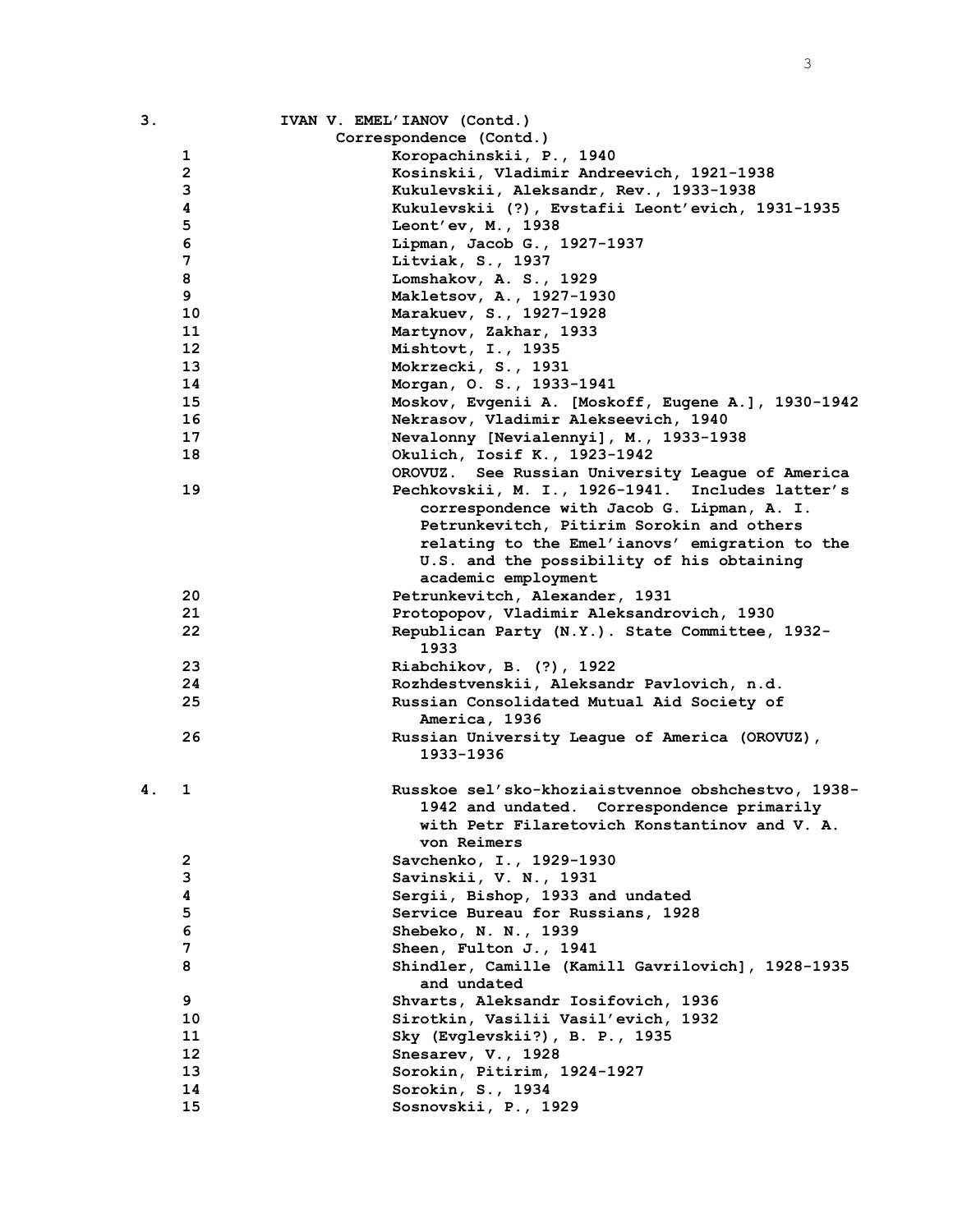|    | 4. (Contd.)  | IVAN V. EMEL'IANOV (Contd.)                              |
|----|--------------|----------------------------------------------------------|
|    |              | Correspondence (Contd.)                                  |
|    | 16           | Sporysh (?), L., 1934-1938                               |
|    | 17           | Stefanovskii, Stefan Mikhailovich, 1931                  |
|    | 18           | Struve, Petr Berngardovich, 1925 and undated             |
|    | 19           | Tereshchenko, Valerii Ivanovich, 1932-1940               |
|    | 20           | Timoshenko, Stepan P., 1931                              |
|    | 21           | Timoshenko, V. P., 1940                                  |
|    | 22           | Tsurikov, N. A., 1927-1933                               |
|    | 23           | Vasil'ev, V. V., 1931-1942                               |
|    | 24           | Vegner, A. Iu., 1921                                     |
|    | 25           | Vernadsky, G. V., 1931                                   |
|    | 26           | Vinnichuk, A. G., 1927                                   |
|    | 27           |                                                          |
|    |              | Vserossiiskii natsional'nyi krest'ianskii soiuz,<br>1931 |
|    | 28           | Zavadskii, Sergei, 1926-1935                             |
|    | 29           | Zhitkov, I., 1928                                        |
|    |              | Speeches and writings, 1921-1951. See also Subject       |
|    |              | file/Agriculture, Cooperative/Letterbooks                |
|    |              | General                                                  |
|    | 30           | Letters to the editor, 1931 and undated.                 |
|    |              | Printed copies                                           |
|    | 31           | Newspaper interviews and accounts of                     |
|    |              | speeches, 1929-1932 and undated. Printed                 |
|    |              | copies. Includes correspondence related                  |
|    |              | to speeches                                              |
|    | 32           | Notes, n.d.                                              |
|    |              |                                                          |
| 5. | 1            | Scrapbooks, 1921-1946. Include clippings of              |
|    |              |                                                          |
|    |              | newspaper articles by and about                          |
|    |              | Emel'ianov, photograph of him and                        |
|    |              | articles by others on subjects related to                |
|    |              | Emel'ianov's interests                                   |
|    | $\mathbf{2}$ |                                                          |
|    |              | "Agricultural Cooperatives in the United States,"        |
|    |              | n.d. Typescript                                          |
|    | 3            | "Cooperative Associations Among Retailers," n.d.         |
|    |              | Typescript                                               |
|    | 4            | "Differences in Cooperative Pattern of Farmers'          |
|    |              | Cooperative Associations," n.d. Holograph                |
|    |              | (fragment)                                               |
|    | 5            | "Gospodin Gannibal, " n.d. Typescript                    |
|    |              | "K voprosu ob organiatsii miestnago                      |
|    |              | samoupravleniia na Donu," n.d. See Subject               |
|    |              | file/Agriculture, Cooperative/Letterbooks                |
|    | 6            | "P. I. Georgievskii," n.d. Typescript                    |
|    |              | (incomplete)                                             |
|    |              | "Puti russkoi zemlediel'cheskoi kooperatsii," n.d.       |
|    |              | See Subject file/Agriculture,                            |
|    |              | Cooperative/Letterbooks                                  |
|    | 7            | "Russkaia derevnia o sovietskoi shkole,"                 |
|    |              | Vozrozhdenie, n.d. Printed copy                          |
|    | 8            | "Russkie zemlediel'tsy v emigratsii," n.d.               |
|    |              | Typescript                                               |
|    | 9            | "The Silk Industry in New Jersey," n.d.                  |
|    |              |                                                          |
|    |              |                                                          |
|    |              |                                                          |
|    |              |                                                          |
|    |              |                                                          |
|    |              |                                                          |
|    |              |                                                          |
|    |              |                                                          |
|    |              |                                                          |
|    |              |                                                          |
|    |              |                                                          |
|    |              |                                                          |
|    |              |                                                          |
|    |              |                                                          |
|    |              |                                                          |
|    |              | Typescript                                               |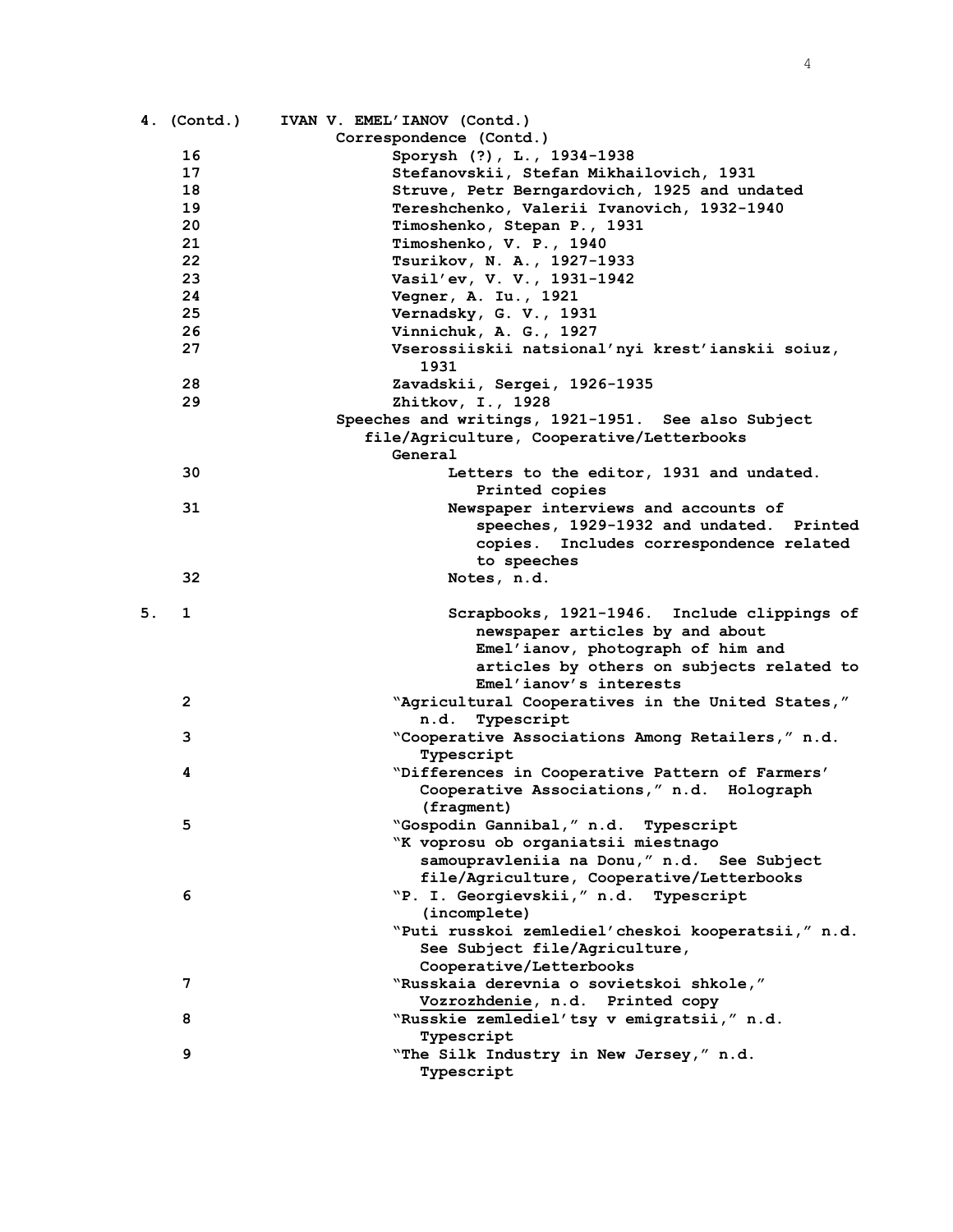|    | 5. (Contd.)    | IVAN V. EMEL'IANOV (Contd.)                       |
|----|----------------|---------------------------------------------------|
|    |                | Speeches and writings (Contd.)                    |
|    | 10             | Zemledielie, #1-4 (1921). Printed copy. Journal   |
|    |                | edited by Emel'ianov. Includes his editorials,    |
|    |                | reviews and two articles: "Grenzh," 1921 (#2)     |
|    |                | October and "Golos iz mogily," 1921 November-     |
|    |                | December $(\#3-4)$                                |
|    |                | Kooperativnyia organizatsii sredi zemlediel'tsev, |
|    |                | 1923                                              |
|    | 11             | Printed copy. Includes reviews pasted into        |
|    |                | book                                              |
|    | 12             | Miscellany. Includes reviews, abstract,           |
|    |                | congratulatory notes from Petr Struve,            |
|    |                | Iosif Okulich and others on the                   |
|    |                | successful defense of the work as a               |
|    |                | dissertation                                      |
|    |                |                                                   |
| б. | 1              | "O prirodie kooperativnykh organiatsii sredi      |
|    |                | zemlediel'tsev," Kooperatsiia i sel'skoe          |
|    |                | khoziaistvo, Kniga I, 1924. Printed copy.         |
|    |                | Includes entire book                              |
|    | $\overline{2}$ | "Kooperativnaia organizatsiia kak ob"edinenie     |
|    |                | khoziaistv," Kooperatsiia i sel'skoe              |
|    |                | khoziaistvo, Kniga II, 1924. Printed copy.        |
|    |                | Includes entire book (less cover and table of     |
|    |                | contents)                                         |
|    | 3              | Kooperativnaia organizatsiia kak ob"edinenie      |
|    |                | khoziaistv, 1924. Printed copy                    |
|    | 4              | Introduction to Jaroslav Čech, Naší zemědělkské   |
|    |                | inteligenci pro zemědělskou a družstvení práci    |
|    |                | v Rusku, 1925. Printed copy (entire book)         |
|    | 5              | "Kooperativnoe ob"edinenie kak predpriiatie,"     |
|    |                | Zapiski Russkago Instituta Sel'sko-               |
|    |                | Khoziaistvennoi Kooperatsii v Pragie, Kniga       |
|    |                | III, 1925. Printed copy (entire book)             |
|    | 6              | Kooperativnoe ob"edinenie kak predpriiatie, 1925. |
|    |                | Printed copy. Includes clippings of reviews       |
|    | 7              | "Kooperativnoe ob"edinenie i kartel'," and review |
|    |                | of Kiyoshi Ogata, The Co-Operative Movement in    |
|    |                | Japan, Zapiski Russkago Instituta Sel'sko-        |
|    |                | Khoziaistvennoi Kooperatsii v Pragie, Kniga IV,   |
|    |                | 1926. Printed copy (entire book)                  |
|    | 8              | Kooperativnoe ob"edinenie i kartel', 1926.        |
|    |                | Printed copy                                      |
|    | 9              | "Zakonomiernosti v geograficheskom raspredielenii |
|    |                | zemlediel'cheskago kooperativnago dvizheniia,"    |
|    |                | Zapiski Russkago Instituta Sel'sko-               |
|    |                | Khoziaistvennoi Kooperatsii v Pragie, Kniga V,    |
|    |                | 1927. Printed copy (entire book)                  |
|    | 10             | "Cooperatives," The Russian Student, 1928         |
|    |                | February. Printed copy (entire issue)             |
|    | 11             | "Khuver i Smit," Vozrozhdenie, 1928 August 22.    |
|    |                | Printed copy                                      |
|    | 12             | "Ptichka, " Vozrozhdenie, 1928 September 19.      |
|    |                | Printed copy                                      |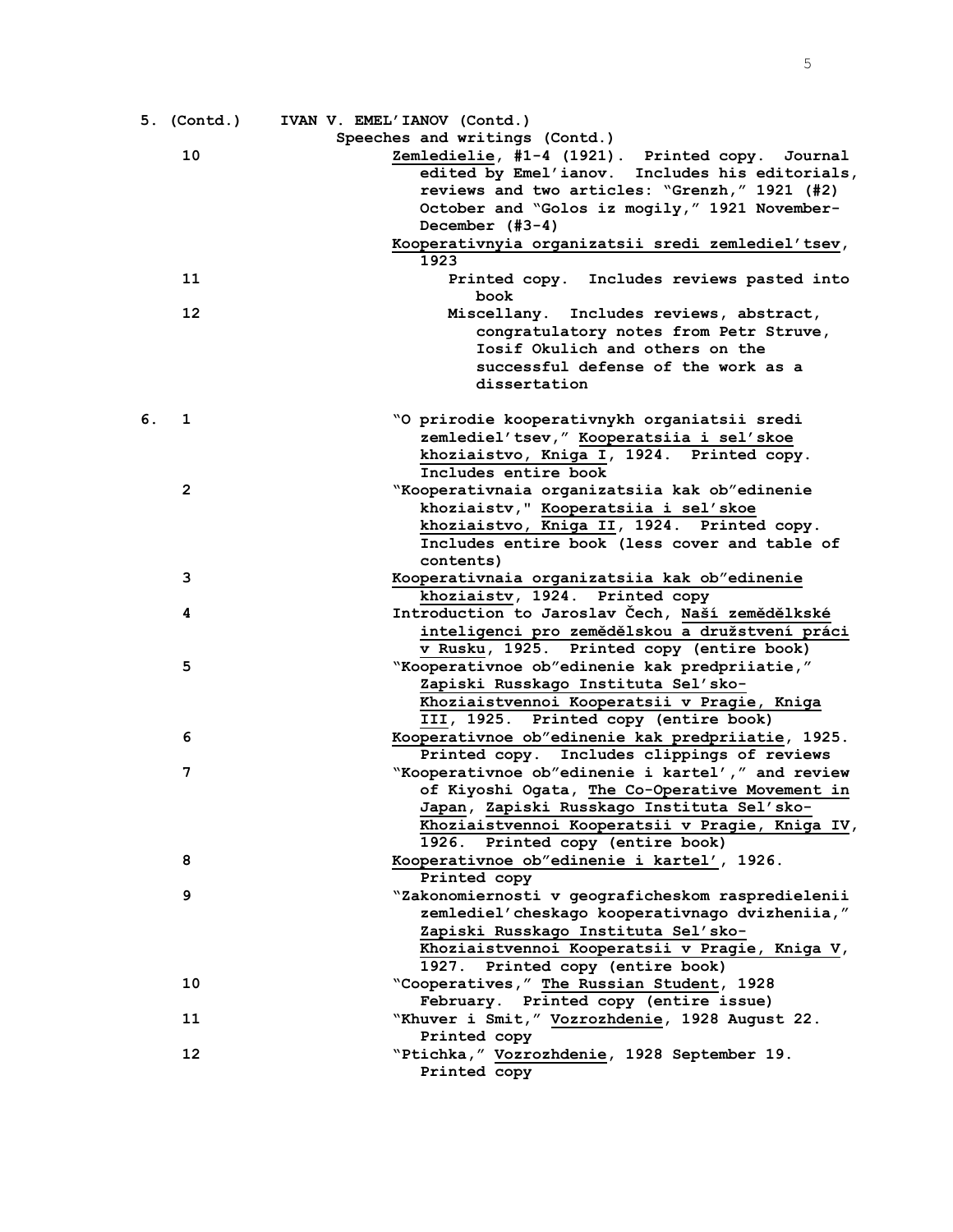|    | 6. (Contd.)  | IVAN V. EMEL'IANOV (Contd.)                                                                  |
|----|--------------|----------------------------------------------------------------------------------------------|
|    |              | Speeches and writings (Contd.)                                                               |
|    | 13           | "Pochemu russkie dolzhny golosovat' za Khuvera,"                                             |
|    |              | Novoe russkoe slovo, 1928 October 28. Printed                                                |
|    |              | copy. Includes background material                                                           |
|    | 14           | "Teoreticheskaia postanovka kooperativnoi problemy                                           |
|    |              | (Teoriia kooperatsii), " Zapiski Russkago                                                    |
|    |              | Instituta Sel'sko-Khoziaistvennoi Kooperatsii v                                              |
|    |              | Pragie, Kniga VI, 1929. Printed copy (entire                                                 |
|    |              | book)                                                                                        |
|    | 15           | "Sel'sko-khoziaistvennaia Rossiia i ee                                                       |
|    |              | vozmozhnosti, "Sovremennik, 1929 May. Printed                                                |
|    | 16           | copy (entire issue)                                                                          |
|    |              | Speech, untitled, broadcast over WHAP Radio, New<br>York, 1929 November 22, and published in |
|    |              | Russian in Khoziain, n.d. Typescript.                                                        |
|    |              | Includes two drafts                                                                          |
|    | 17           | "Cooperation in Agriculture," A Systematic                                                   |
|    |              | Sourcebook in Rural Sociology, vol. II, 1931.                                                |
|    |              | Typescript and printed copy (offprint)                                                       |
|    | 18           | "Vybory prezidenta, " Vozrozhdenie, 1932 February                                            |
|    |              | Printed copy<br>22.                                                                          |
|    | 19           | "Associations Other than Trade Associations,"                                                |
|    |              | [summary of a projected study], 1939 March 24.                                               |
|    |              | Typescript                                                                                   |
|    |              |                                                                                              |
| 7. |              | Economic Theory of Cooperation, 1942                                                         |
|    | 1            | Background materials. Includes Charles B.                                                    |
|    |              | Howe, Farmers' Cooperation in New Jersey,                                                    |
|    |              | 1929, various government bulletins,                                                          |
|    |              | reports and circulars                                                                        |
|    | $\mathbf{2}$ | Correspondence, 1933-1951. Includes letters                                                  |
|    |              | to members of dissertation committee and                                                     |
|    |              | university administration, as well as                                                        |
|    |              | requests for the book and letters                                                            |
|    |              | congratulating Emel'ianov on its                                                             |
|    |              | publication. See also Correspondence/<br>Agger, E. E., Goodrich, Carter, and                 |
|    |              | Morgan, O. S.                                                                                |
|    |              | Comments by members of dissertation                                                          |
|    |              | committee and faculty, 1939-1940                                                             |
|    | з            | Brissenden, Paul F.                                                                          |
|    | 4            | Clark, J. M.                                                                                 |
|    | 5            | Morgan, O. S.                                                                                |
|    | 6            | Drafts and notes                                                                             |
|    | 7            | Typescript                                                                                   |
|    |              |                                                                                              |
| 8. |              | Academic career file, 1922-1942. See also Biographical                                       |
|    |              | file/Certificates, Curriculum vitae, Diplomas and                                            |
|    |              | Letters of Recommendation, as well as                                                        |
|    |              | Correspondence/Pechkovskii, Mikhail, and Speeches and                                        |
|    |              | writings/Kooperativnyia organizatsii sredi                                                   |
|    |              | zemlediel'tsev, 1923, and Economic Theory of                                                 |
|    |              | Cooperation, 1942                                                                            |
|    |              | General                                                                                      |
|    | 1            | Correspondence and materials relating to                                                     |
|    |              | applications for teaching posts                                                              |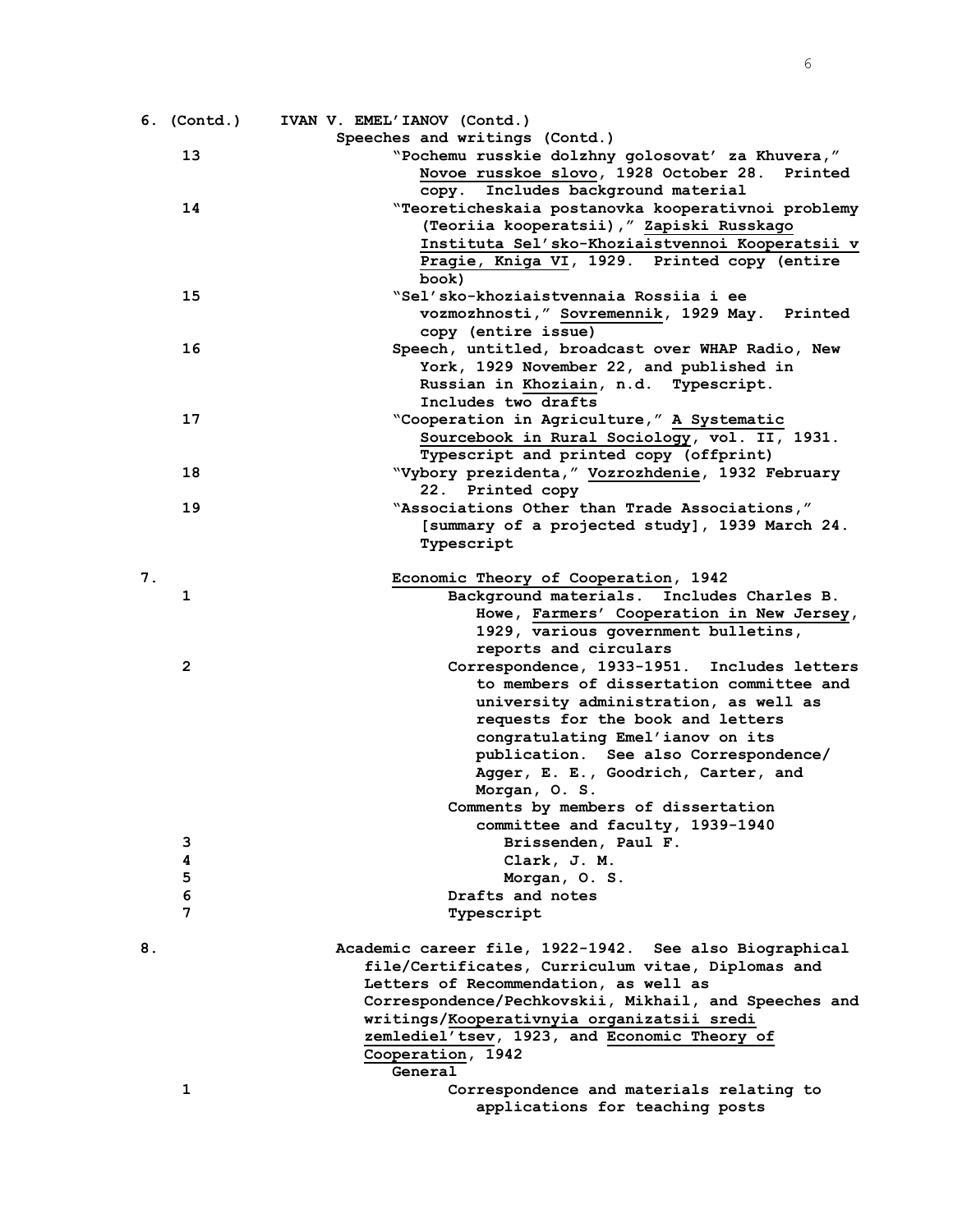|    | 8. (Contd.)    | IVAN V. EMEL'IANOV (Contd.)                         |
|----|----------------|-----------------------------------------------------|
|    |                | Academic career file (Contd.)                       |
|    |                | General (Contd.)                                    |
|    | $\overline{2}$ | List of courses and examinations taken at           |
|    |                | University of Derpt (Iur'ev), 1900-1904,            |
|    |                | Kiev Polytechnic Institute, 1904-1907,              |
|    |                | and Russkii institut sel'sko-                       |
|    |                | khoziaistvennykh nauk, 1923                         |
|    |                | Russkii institut sel'sko-khoziaistvennykh nauk,     |
|    |                | 1922-1923                                           |
|    | 3              | Notebooks                                           |
|    | 4              | Examination books                                   |
|    | 5              | Rutgers University, 1927-1933. Course materials,    |
|    |                | including examination forms, syllabi, reading       |
|    |                | lists and notes for courses entitled "Evolution     |
|    |                | of Economic Forms," "Agricultural Co-Operation"     |
|    |                | and "Marketing of Farm Products"                    |
|    |                | Columbia University, 1932-1942                      |
|    | 6              | General. Registration materials                     |
|    | 7              | Examinations and graded works. Consist              |
|    |                | mainly of graphs and spreadsheets showing           |
|    |                | economic indicators                                 |
|    | 8              | Miscellany. Includes lecture notes, syllabi         |
|    |                | and reading lists                                   |
|    |                |                                                     |
| 9. |                | Civil service career file, 1933-1945. May include   |
|    |                | materials not authored by Emel'ianov or only partly |
|    |                | authored by him                                     |
|    | 1              | Memoranda, 1938-1942                                |
|    |                | Reports                                             |
|    | $\mathbf{2}$   | "On Deconcentration of Economic Mobilization        |
|    |                | for Defense, " n.d. Typescript                      |
|    | 3              | "Brief Preliminary Survey of Industrial             |
|    |                | Control and Recovery Measures in Great              |
|    |                | Britain, Germany, Italy and France," 1935           |
|    |                | March.<br>Typescript                                |
|    | 4              | "Textile Industry in the United Kingdom,            |
|    |                | France, Germany, Italy and Japan," 1936             |
|    |                | February. Typescript. Includes draft                |
|    |                | and related material                                |
|    | 5              | "Evaluation of Reliability of Data on Income        |
|    |                | Classes of \$5,000 and Over in Chicago,"            |
|    |                | 1937 October 15. Typescript.<br>Includes            |
|    |                | drafts and supplementary materials                  |
|    | 6              | "Work of the Bureau of the Census for               |
|    |                | National Defense and War Needs," [1942].            |
|    |                | Typescript                                          |
|    | 7              | "On Coverage of the Survey PD-275," 1942            |
|    |                | April 16. Typescript. Includes notes                |
|    |                | and draft                                           |
|    |                | "Standard Industrial Classification,"               |
|    |                | Volume I, 1945 June. Mimeograph                     |
|    | 8              | Revised second draft                                |
|    | 9              | Final draft                                         |
|    | 10             | Miscellany. Notes and printed matter                |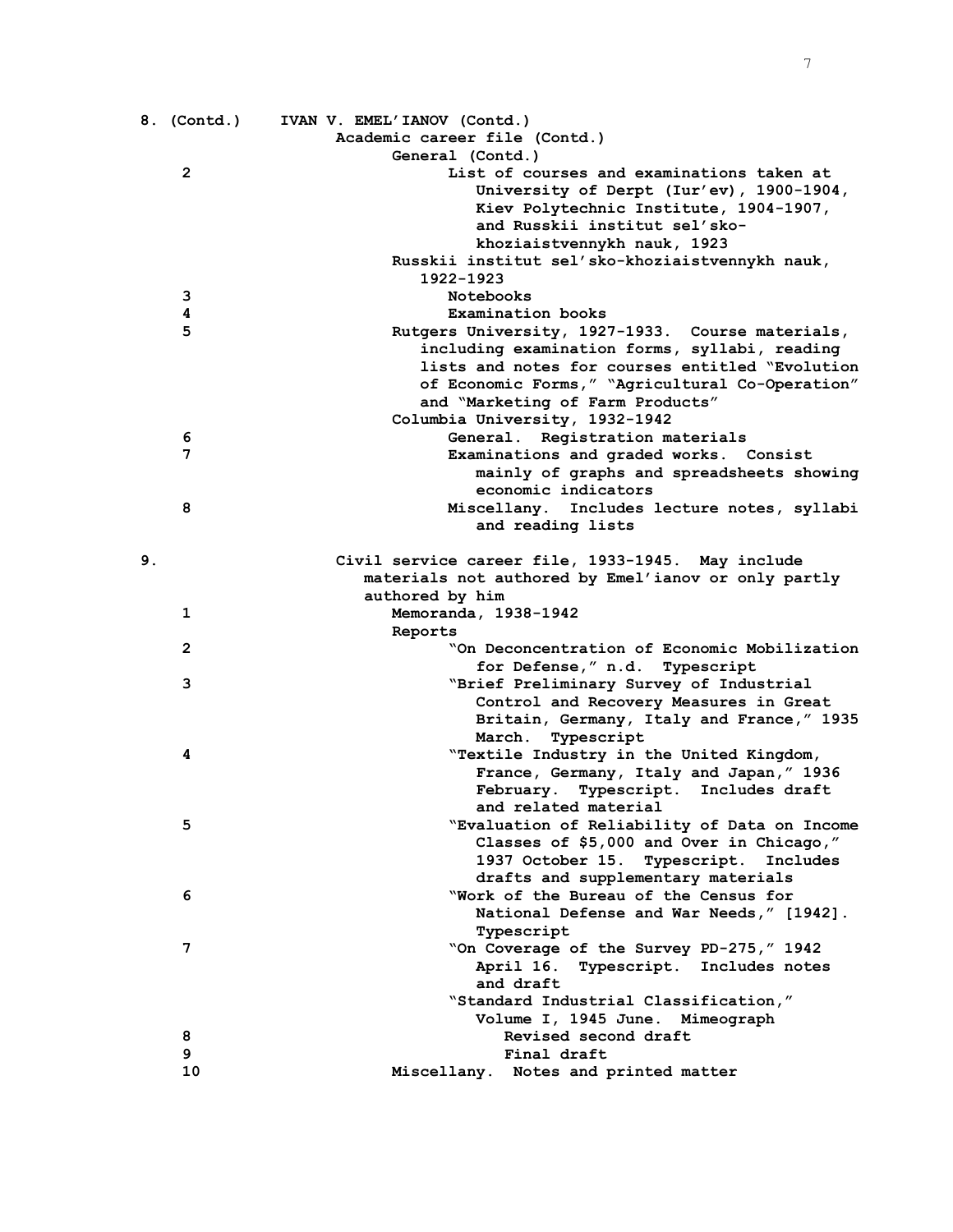| 10.                     | IVAN V. EMEL'IANOV (Contd.)                        |
|-------------------------|----------------------------------------------------|
|                         | Subject file, 1920-1941                            |
|                         | Agriculture, Cooperative--"Selosoyus" and          |
|                         | "Sel'skosoiuz." Includes materials relating to     |
|                         | the above organizations and Moskovsky Narodny      |
|                         | Bank, collected or produced in the course of       |
|                         | Emel'ianov's duties as representative of these     |
|                         | organizations abroad, 1920-1922                    |
| 1                       | Charters                                           |
| $\overline{\mathbf{c}}$ | Correspondence                                     |
| 3                       | Letterbooks. Also include unrelated                |
|                         | correspondence and writings, in part               |
|                         | materials dealing with the establishment           |
|                         | of agricultural cooperative courses in             |
|                         | Prague, 1921, and the works "Puti russkoi          |
|                         | zemlediel'cheskoi kooperatsii" and "K              |
|                         | voprosu ob organizatsii miestnago                  |
|                         | samoupravleniia na Donu," n.d. Holograph           |
| 4                       | Minutes of meetings                                |
| 5                       | Dobrynia-Koniukhov, P. Collection of his writings  |
|                         | and scientific sketches                            |
| 6                       | Dostoevsky, Fedor. Correspondence and other        |
|                         | materials relating to commemoration of             |
|                         | anniversary of his birth, 1931. Correspondents     |
|                         | include Serge Koussevitzky, Pitirim Sorokin,       |
|                         | Serge Ughet, G. V. Vernadsky                       |
| 7                       | Khoziain (periodical)                              |
| 8                       | Ob"edinennye russkie natsional'nye organizatsii.   |
|                         | Minutes of meetings, correspondence and printed    |
|                         | matter                                             |
| 9                       | Obshchestvo dlia vzaimnogo strakhovaniia loshadei. |
|                         | Charter, 1920 March 30                             |
| 10                      | Obshchestvo druzei russkoi kul'tury. Minutes of    |
|                         | meetings, 1930                                     |
| 11                      | Pushkin, Aleksandr. Correspondence and other       |
|                         | materials relating to celebrations in his          |
|                         | honor, 1935-1941                                   |
| 12                      | Russians--Foreign countries--Organizations.        |
|                         | Appeals, bulletins and other matter issued by      |
|                         | or relating to various émigré organizations        |
| 13                      | Russkii institut sel'sko-khoziaistvennoi           |
|                         | kooperatsii. Includes minutes of meeting           |
|                         | relating to its establishment, 1921 June 30.       |
|                         | See also Subject File/Agriculture,                 |
|                         | Cooperative/Letterbooks                            |
| 14                      | Russkoe sel'sko-khoziaistvennoe obshchestvo.       |
|                         | Includes clippings and photograph of members,      |
|                         | 1938                                               |
| 15                      | Soiuz "Russkii zemledielets"                       |
| 16                      | Zavalishin, Boris. Correspondence and printed      |
|                         | matter                                             |
| 17                      | Miscellany                                         |
|                         |                                                    |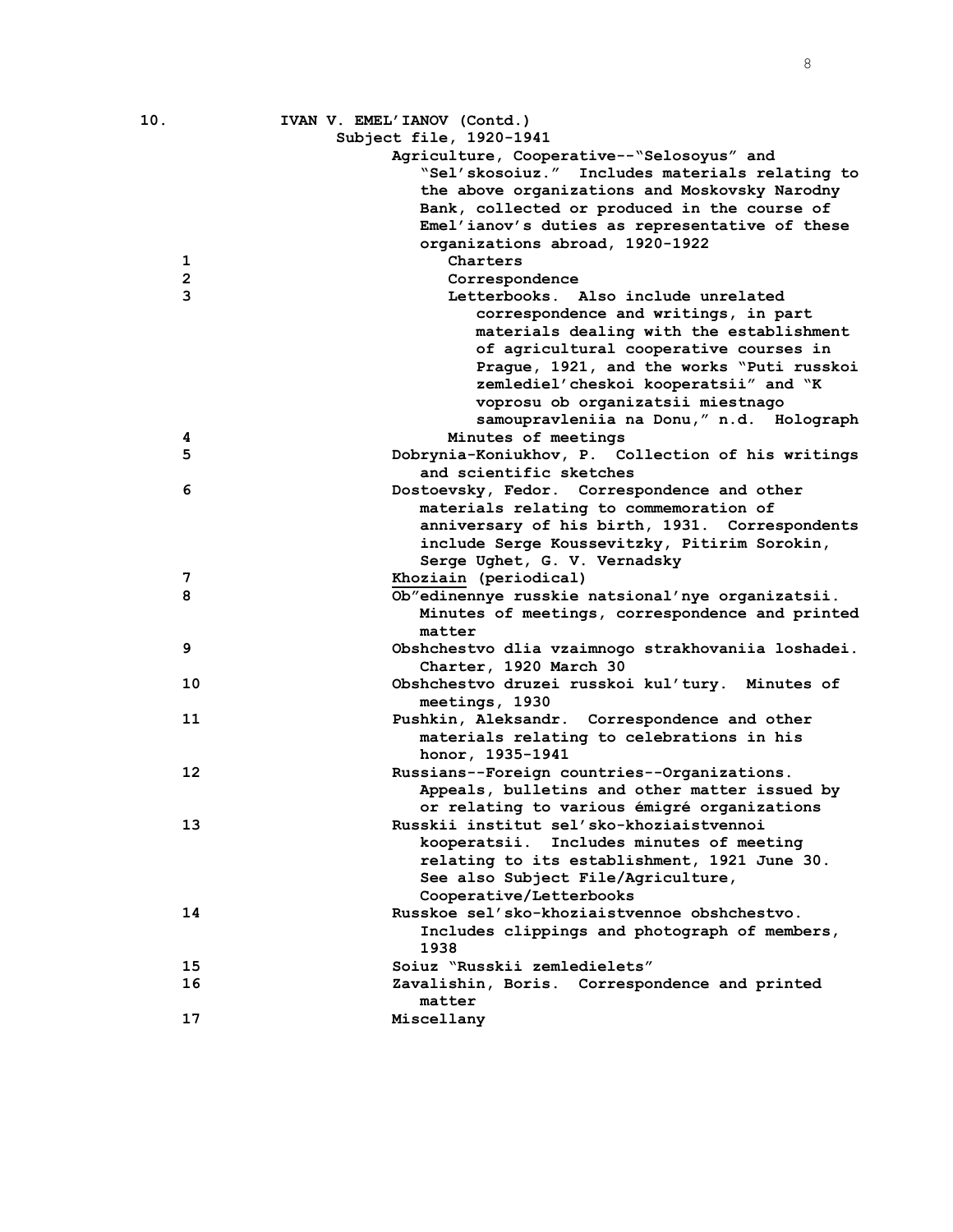|       | 10. (Contd.) | IVAN V. EMEL'IANOV (Contd.)                        |
|-------|--------------|----------------------------------------------------|
|       |              | Printed matter, 1896-1944                          |
|       | 18           | General and unidentified                           |
|       | 19           | Belgium. Ministère de l'Agriculture et des Travaux |
|       |              | Publics, Exposé statistique de la situation des    |
|       |              | associations d'intérêt agricole pendant l'année    |
|       |              | 1910 (Brussels, 1912); Bilimovich, A. D., K        |
|       |              | voprosu ob ekonomicheskoi programmie               |
|       |              | natsional'noi Rossii (Belgrade, 1936);             |
|       |              | Biulleten' Ekonomicheskogo kabineta prof. S. N.    |
|       |              | Prokopovicha, #84 (Dec. 1930); Commission pour     |
|       |              | la Reconstitution de l'Industrie Minière et        |
|       |              | Métallurgique de la Russie Méridionale,            |
|       |              | Bulletin, #190-208 (1930-1932) (incomplete)        |
| 11. 1 |              | Dvorzhak, L. F., Kooperatsiia v Chekhoslovakii     |
|       |              | (Prague, 1921); Galtsoff, P. S., Pearl and         |
|       |              | Hermes Reef, Hawaii, Hydrographical and            |
|       |              | Biological Observations (Honolulu, 1933);          |
|       |              | Gsovski, Vladimir, "The Soviet Concept of Law,"    |
|       |              | Fordham Law Review, January 1938; International    |
|       |              | Institute of Agriculture, An Outline of the        |
|       |              | European Co-Operative Credit Systems, Second       |
|       |              | Edition (Rome, 1913)                               |
|       | 2            | Jahrbuch des Reichsverbands der deutschen          |
|       |              | landwirtschaftlichen Genossenschaften, 1926        |
|       |              | (Berlin, 1926); Khimshiev, N. V., Prince, O        |
|       |              | politicheskoi preemstvennosti (Sofia, 1931);       |
|       |              | Kievskoe tovarishchestvo zapadnykh zemstv,         |
|       |              | Zemskie banki (Kiev, 1918); Lozovyi, Aleksandr,    |
|       |              | Sel'sko-khoziaistvennaia kooperatsiia (Moscow,     |
|       |              | 1923) (missing cover and pp. 1-16)                 |
|       | 3            | Malitskii, N., Kooperatsiia sredi zemlediel'tsev v |
|       |              | Bolgarii (Prague, 1922); Marakuev, S. V.,          |
|       |              | Ocherednyia zadachi russkoi kooperatsii            |
|       |              | (Prague, 1921); Miakotin, V. A., Pereiaslavskii    |
|       |              | dogovor 1654-go goda (Prague, 1930);               |
|       |              | Obshcherusskoe ob"edinenie v Amerikie, Plan        |
|       |              | Organizatsii Prosvietitel'nogo Diela Pri           |
|       |              | Obshcherusskom Ob"edinenii v Amerikie (Wilkes-     |
|       |              | Barre, PA, 1931); Prokopovich, P. I.,              |
|       |              | Kooperatsiia v sel'skom khoziaistvie (Prague,      |
|       |              | 1926); Prokopovich, S. N., Krest"ianskoe           |
|       |              | khoziaistvo (Berlin, 1924)                         |
|       | 4            | Protokol o Řádném Říšském sjedu Republikanské      |
|       |              | strany Zemědělského a Malorolnického Lidu ve       |
|       |              | Dnech 7. A 8. Května 1929 (Prague, 1929);          |
|       |              | Russia: Semi-Monthly Magazine (v. 1, #1, 1         |
|       |              | October 1944); Shakhmatov, M. V., Opravdanie       |
|       |              | bogatstva (Paris, 1927); Shvegla, Antonin,         |
|       |              | Cheloviek i zemlia (Prague 1924); Sorokin, P.      |
|       |              | A., Ideologiia agrarizma (Prague, 1924); Trudy     |
|       |              | pervago s"ezda russkikh dieiatelei sel'skago       |
|       |              | khoziaistva, Vyp. I (Prague, 1925)                 |
|       | 5            | Union Centrale des Syndicats des Agriculteurs de   |
|       |              | France. Various leaflets and publications, c.      |
|       |              | 1920-1921                                          |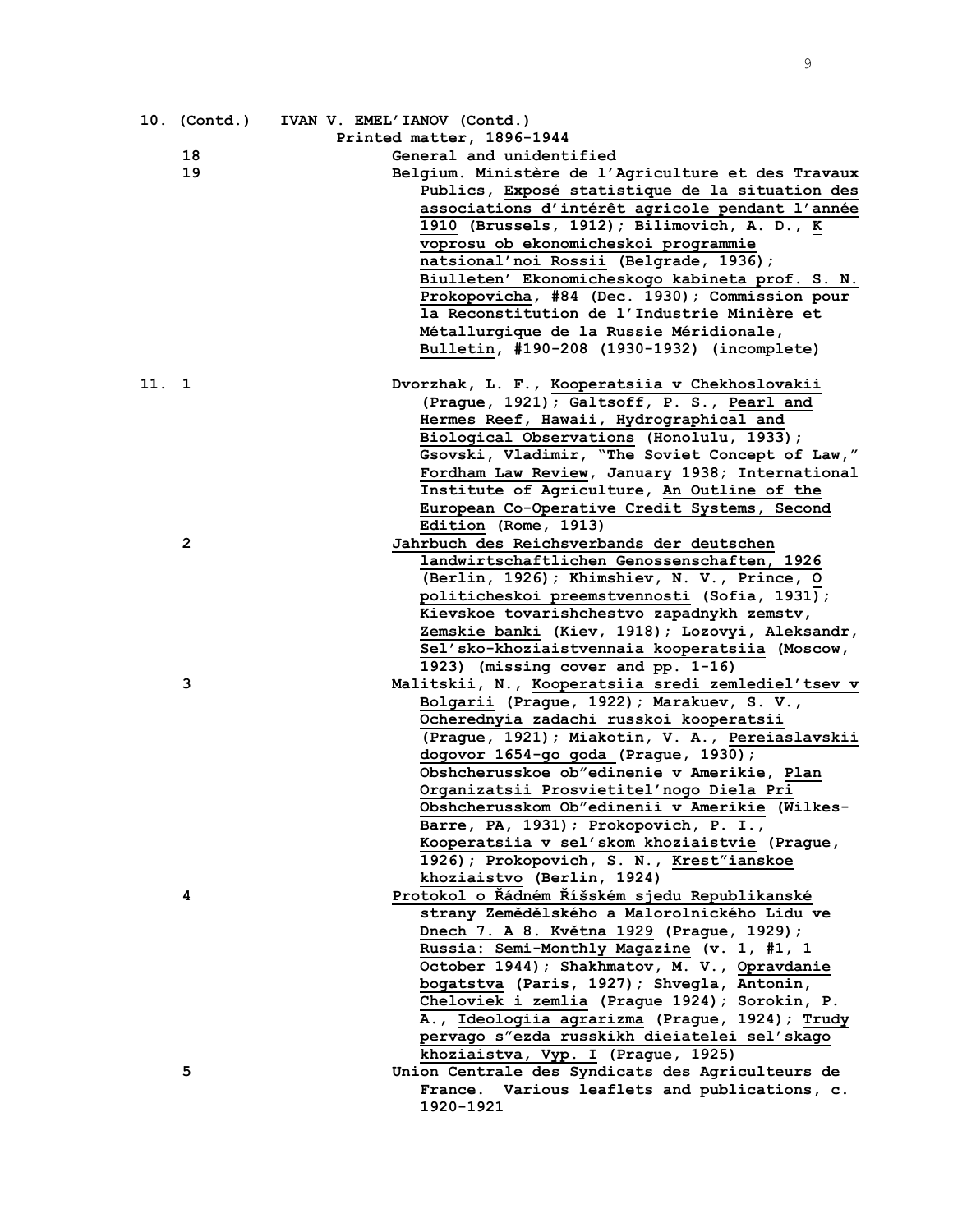|     |    | 11. (Contd.) IVAN V. EMEL'IANOV (Contd.)                                |
|-----|----|-------------------------------------------------------------------------|
|     |    | Printed matter (Contd.)                                                 |
|     | 6  | Uzefovich, Alexis, "Graphical Determination of the                      |
|     |    | Distance Between Two Given Points on or Near                            |
|     |    | the Surface of the Earth," School Science and                           |
|     |    | Mathematics, v. XXVIII, #9 (Dec. 1928); The                             |
|     |    | Western Frontier of Russia (New York, 1944);                            |
|     |    | Zaitsev, K., "The Agrarian Question in Russia,"                         |
|     |    | Journal of Economic and Business History, v.                            |
|     |    | III, #4 (August 1931); Zaitsev, K., "Stroi                              |
|     |    | upravleniia Chekhoslovatskoi respubliki"                                |
|     |    | (excerpt from unidentified periodical);                                 |
|     |    | Zeitschrift für Nationalökonomie (Band II, Heft                         |
|     |    | 3, 15 Jan. 1931 - issue devoted to examination                          |
|     |    | of Aleksandr Bilimovich's financial theories);                          |
|     |    | Zvorykin, Nikolai, Propriétaires et paysans                             |
|     |    | russes (Paris, 1896)                                                    |
| 12. |    | NATALIIA V. EMEL'IANOVA, 1908-1960                                      |
|     |    | Biographical file, 1908-1960                                            |
|     | 1  | Clippings from newspapers about N. V. Emel'ianova,                      |
|     |    | 1934 and undated                                                        |
|     | 2  | Curriculum vitae                                                        |
|     | 3  | Educational records, 1908-1925. Includes                                |
|     |    | documents from Khar'kov Women's Gimnaziia and                           |
|     |    | Charles University                                                      |
|     | 4  | Employment records. Includes application forms                          |
|     |    | and correspondence                                                      |
|     | 5  | Letters of recommendation                                               |
|     | 6  | Subject file - New York Academy of Sciences.                            |
|     |    | Correspondence and other matter relating to<br>Emel'ianova's membership |
|     | 7  | Miscellany                                                              |
|     |    | Correspondence, 1920-1952. See also IVAN V. EMEL'IANOV                  |
|     |    | for correspondence addressed to both Ivan and                           |
|     |    | Nataliia                                                                |
|     | 8  | General, 1933-1952                                                      |
|     | 9  | Unidentified, 1920-1938 and undated                                     |
|     | 10 | Alekseeva, E., 1933                                                     |
|     | 11 | Bogert, Marston T., 1928-1941                                           |
|     | 12 | Brunst, Viktor Emil'evich, 1928                                         |
|     | 13 | Georgievskaia, V., 1927                                                 |
|     | 14 | Gerasimenko, P., 1928-1929                                              |
|     | 15 | Heyrovský, J., 1926-1933                                                |
|     | 16 | Ianata (Janata), S., 1935                                               |
|     | 17 | Kalishevskii, A., 1936. Includes undated latter                         |
|     |    | from V. Kalishevskaia                                                   |
|     | 18 | Kay, Lidiia, 1933-1936                                                  |
|     | 19 | Kolesov, F., 1934 and undated                                           |
|     | 20 | Komitet po sooruzheniiu pamiatnika russkim voinam,                      |
|     |    | pavshim na frantsuzskom frontie, 1936.                                  |
|     |    | Includes printed matter and photographs of the                          |
|     |    | monument to fallen Russian soldiers on the                              |
|     |    | Western Front of the First World War                                    |
|     | 21 | Kondakov, I. L., 1928-1929                                              |
|     | 22 | Kukulevskaia, V., 1933-1938 and undated                                 |
|     | 23 | Mel'nikov, N. (Rossiia), 1934                                           |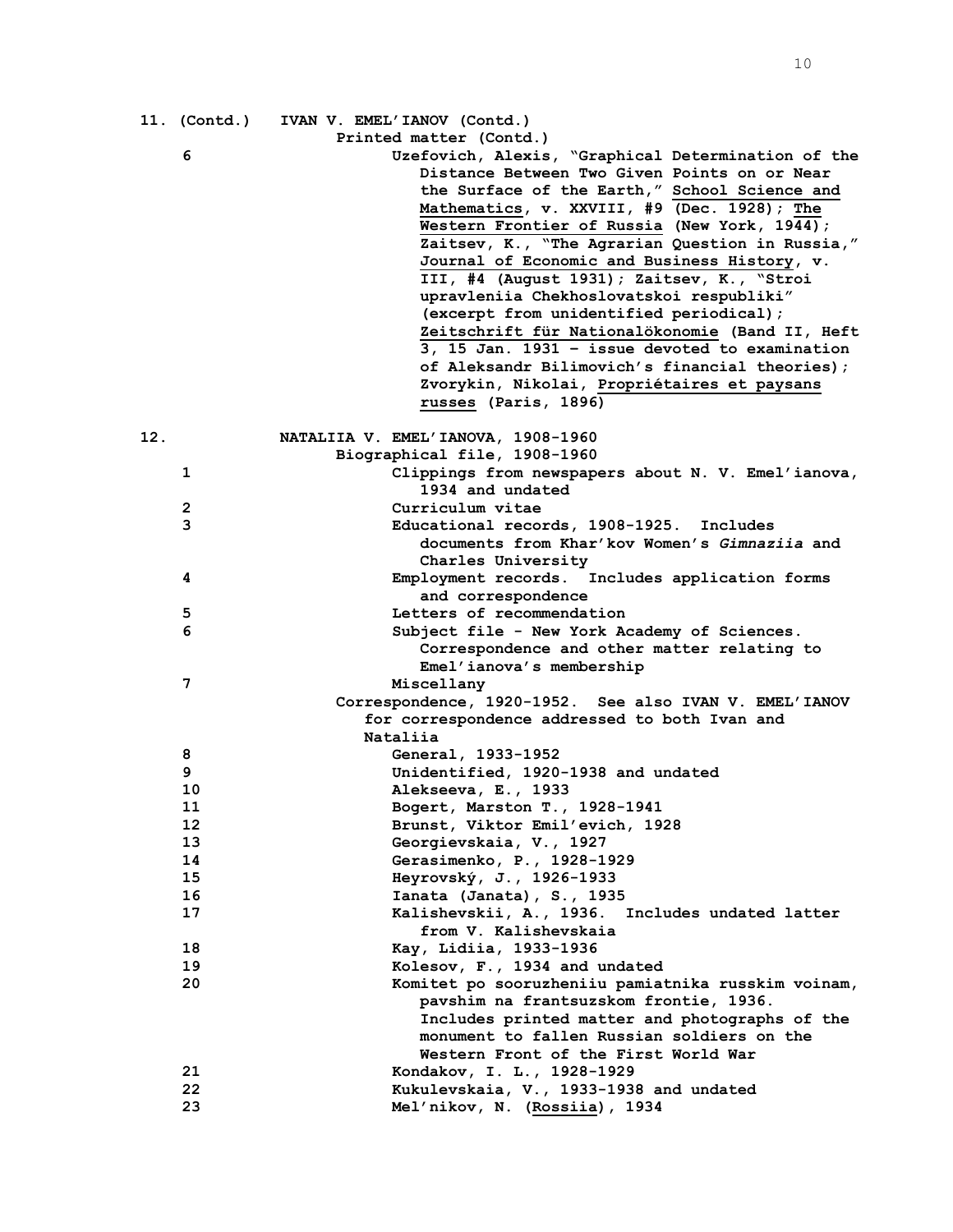|  | 11 |
|--|----|
|  |    |

|     | 12. (Contd.) | NATALIIA V. EMEL'IANOVA (Contd.)                                  |
|-----|--------------|-------------------------------------------------------------------|
|     |              | Correspondence (Contd.)                                           |
|     | 24           | Morgan, Rose, n.d.                                                |
|     | 25           | Moskova, Olga, 1934                                               |
|     | 26           | Nevalonny (Nevalonaja), Anna, 1933-1934. Includes                 |
|     |              | photograph of her                                                 |
|     | 27           | Ototskii, P., 1930-1937                                           |
|     | 28           | Romanov, Maksim, 1934                                             |
|     | 29           | Rot, Nadezhda, 1927-1934                                          |
|     | 30           | Russkaia akademicheskaia gruppa v Chekhoslovakii,<br>1932         |
|     | 31           | Solodovnikov, K., 1921                                            |
|     | 32           | Spolek Pomoci Ruským Dětem v ČSR, 1935                            |
|     | 33           | Sproge, Wilhelm, 1949                                             |
|     | 34           | Vilkov, A., 1930-1936                                             |
|     |              |                                                                   |
| 13. |              | Writings, 1925-1933 and undated<br>General                        |
|     | 1            | Correspondence with Biological Abstracts                          |
|     |              | regarding Emel'ianova's submissions,                              |
|     |              | 1936-1937                                                         |
|     |              | Scientific notes                                                  |
|     | 2<br>3       |                                                                   |
|     |              | "Analysa kvalitativní," n.d. Holograph.                           |
|     |              | Fragmentary Russian text                                          |
|     | 4            | "Paskha," n.d. Typescript. Includes handwritten                   |
|     |              | English translation                                               |
|     | 5            | Researches with the Dropping Mercury Cathode:                     |
|     |              | Nickel and Cobalt, 1925. Printed copy                             |
|     | 6            | "The Phenomenon of Maxima Occurring on                            |
|     |              | Polarization Curves of Nickel-Salt Solutions,"                    |
|     |              | Bulletin international de l'Académie des                          |
|     |              | Sciences de Bohême, 1927. Printed copy.                           |
|     |              | Includes Czech edition: "Studium maxim na                         |
|     |              | polarisačních křivkách rotoků nikelnatých                         |
|     |              | solí, " Rozpravy II. Třídy České Akademie, 1927.                  |
|     |              | Printed copy                                                      |
|     | 7            | Maxima on Current-Voltage Curves, Part I, 1928                    |
|     |              | May. Printed copy                                                 |
|     | 8            | "A New Method for Staining Bacterial Capsules,"                   |
|     |              | Proceedings of the Society for Experimental                       |
|     |              | Biology and Medicine, 1932. Printed copy                          |
|     | 9            | "Presence of Capsules on 'Non-Capsulated'                         |
|     |              | Microorganisms," Proceedings of the Society for                   |
|     |              | Experimental Biology and Medicine, 1932.                          |
|     | 10           | Printed copy<br>"Bacterial Structure with Particular Reference to |
|     |              | the Capsule," Proceedings of the Society for                      |
|     |              | Experimental Biology and Medicine, 1932.                          |
|     |              |                                                                   |
|     |              | Includes notice of presentation<br>Printed copy.                  |
|     |              | of above paper at a meeting of the Society for                    |
|     |              | Experimental Biology and Medicine, 1932 May 18                    |
|     | 11           | Translation of an appeal by Countess A. L.                        |
|     |              | Tolstoy, 1933 January 31. Holograph and                           |
|     |              | typescript                                                        |